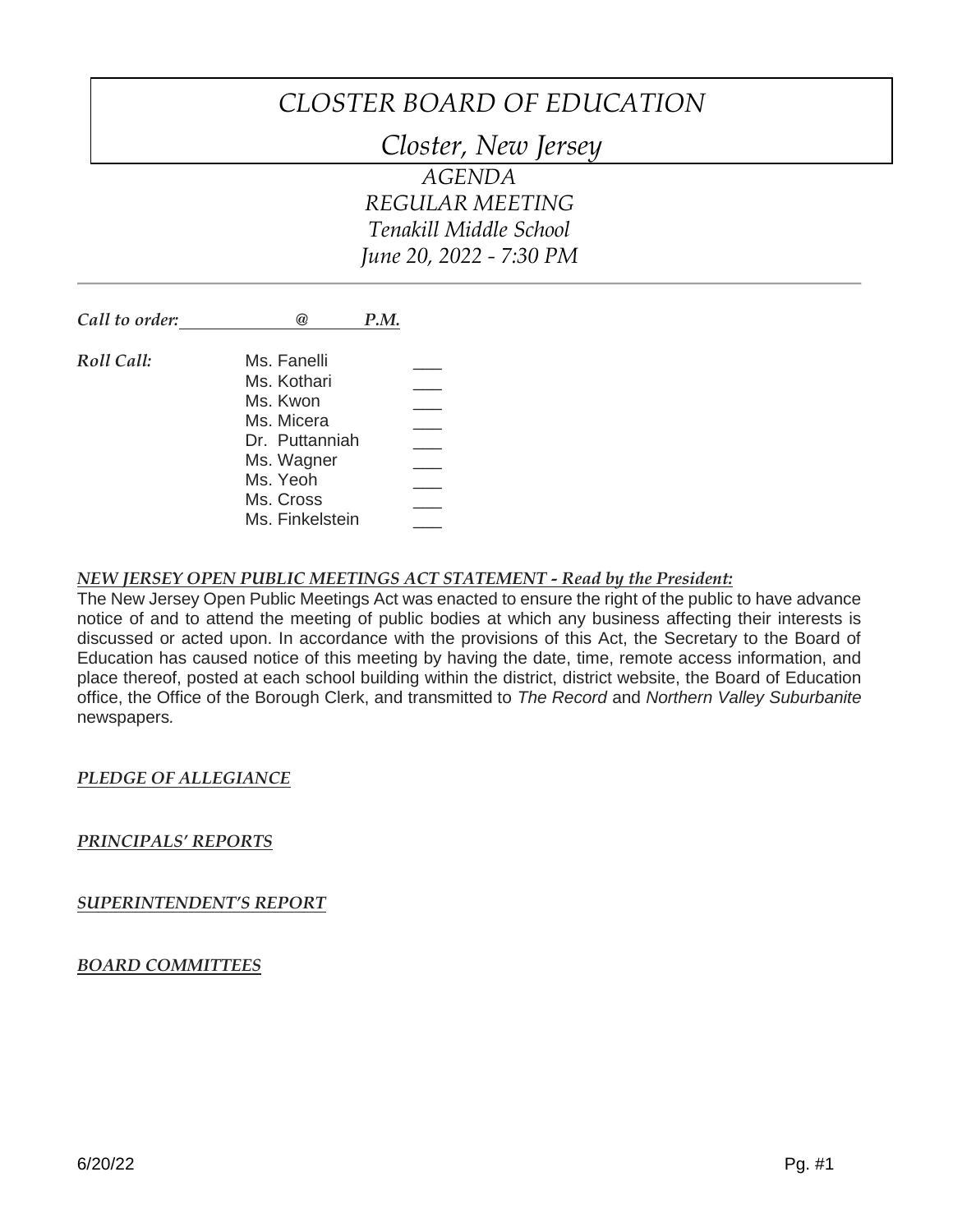### **PUBLIC DISCUSSION ON AGENDA ITEMS**

Moved by example of the seconded by the meeting to the public.

*Statements made by individual participants are limited to a duration of three (3) minutes unless otherwise announced at the beginning of the discussion. A maximum of 15 minutes for public input is scheduled as per bylaw 0167. The Board urges large groups to select one person to represent them. The Board reminds those individuals who take the opportunity to speak to please step up, identify themselves by name and address, and to limit their comments to items listed on the agenda.* 

Moved by , seconded by to resume the regular order of business.

### **BOARD OPERATIONS**

Moved by \_\_\_\_\_\_\_\_\_\_, seconded by \_\_\_\_\_\_\_\_\_\_\_\_\_\_\_to approve Motions A - H. Motions were by a roll call vote of the Board as follows: YEAS: NAYS:

### A. **APPROVAL - Minutes**

Motion to approve the May 26, 2022, meeting minutes.

### B. **APPROVAL - Harassment, Intimidation, and Bullying (HIB)**

Motion to affirm the decision of the Superintendent of Schools regarding Harassment, Intimidation, and Bullying (HIB) incident #HES-2122-04 reported to the Board in Executive Session at the May 26, 2022, meeting.

C. **APPROVAL - Marshall Equivalency Waiver for 2022-2023 School Year**

Motion to approve the Marshall Equivalency Waiver for the 2022-2023 school year.

D. **APPROVAL - Comprehensive Equity Plan SOA for Extension into 2022-2023 School Year** Motion to approve the Comprehensive Equity Plan Statement of Assurance for the extension of existing CEP into the 2022-2023 school year.

# E. **APPROVAL - Risk Management Services for SY 22-23**

Motion to approve the agreement with Arthur J. Gallagher Risk Management Consulting Services Inc. to provide risk management consulting services for SY 22-23 and shall be compensated pursuant to the current agreement with the Northeast Bergen County School Board Insurance Group (NESBIG) fund.

### F. **ACKNOWLEDGMENT - School Bus Emergency Evacuation Drill - TMS**

The Board acknowledges that Tenakill Middle School successfully conducted its second emergency school bus exit drill, in accordance with N.J.A.C. 6A:27-11.2, at 10:30 a.m. at the location of Tenakill Middle School, 275 High Street, May 31, 2022; Keith McElroy, Assistant Principal, was the staff member in charge, BOE bus and parent paid bus were included in the drill.

### G. **ACKNOWLEDGMENT - School Bus Emergency Evacuation Drill - HES**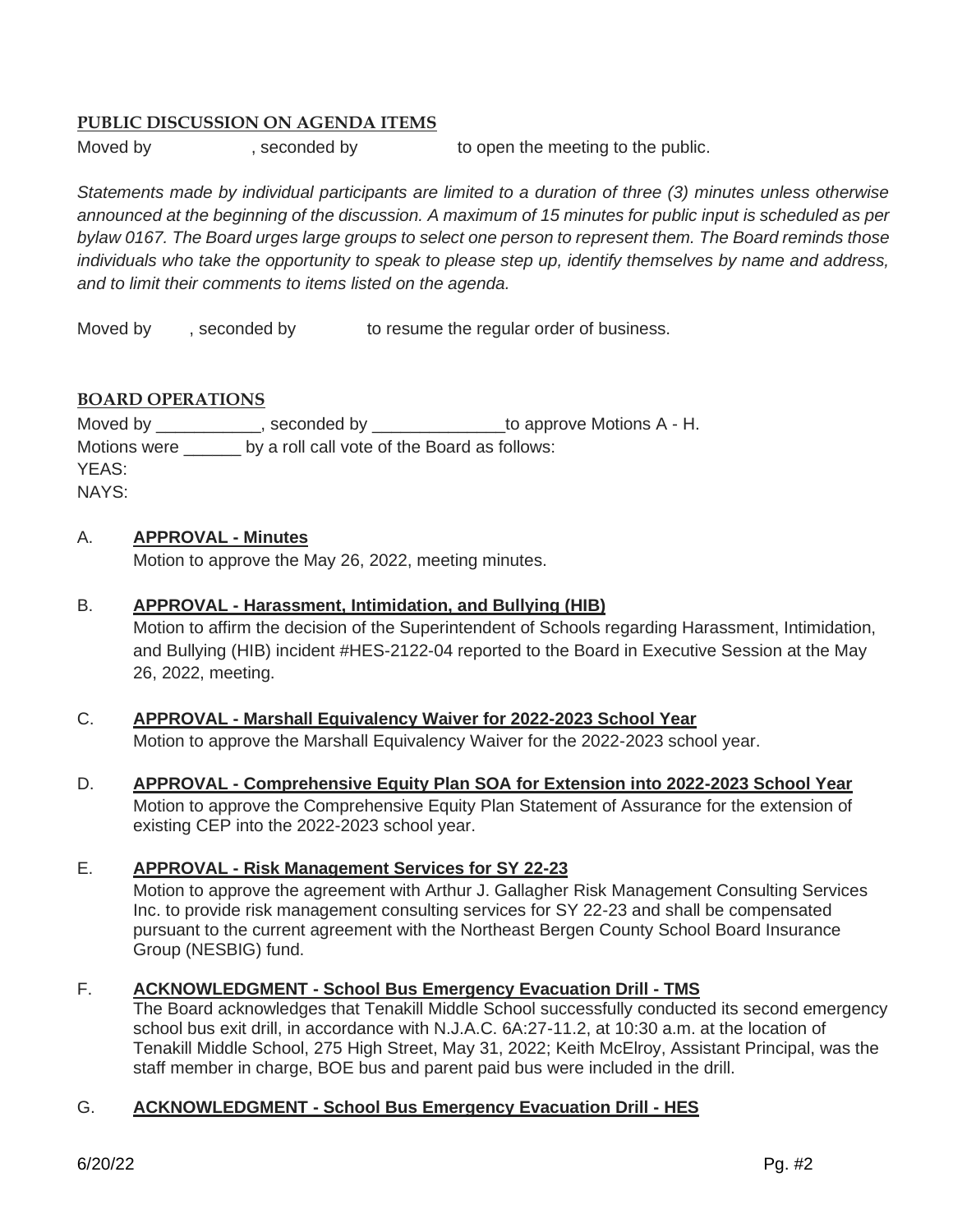The Board acknowledges that Hillside Elementary School successfully conducted its second emergency school bus exit drill, in accordance with N.J.A.C. 6A:27-11.2, at 10:00 a.m. at the location of Hillside Elementary School, 340 Homans Avenue, May 31, 2022; Dr. Courtney Carmichael, Assistant Principal, and Ms. Anna Suttora were the staff members in charge. The BOE bus and parent paid bus were included in the drill.

### H. **APPROVAL - District Diversity Council Action Plan - 2022-2023**

Motion to approve the District Diversity Council Action Plan for the 2022-2023 school year, as per Appendix A.

### **CURRICULUM AND INSTRUCTION COMMITTEE**

*Chairperson: Dr. Puttanniah; Members: Ms. Finkelstein, Ms. Wagner, Ms. Yeoh*

| Moved by     | seconded by | to approve Motions A - D.                    |
|--------------|-------------|----------------------------------------------|
| Motions were |             | by a roll call vote of the Board as follows: |
| YEAS:        |             |                                              |
| NAYS:        |             |                                              |

### A. **APPROVAL - Staff Coursework**

Motion to approve the following courses for 2021-2022 as recommended to the Superintendent by the Principals:

| <b>Staff Member:</b> | Min Jeong Kim                                             |
|----------------------|-----------------------------------------------------------|
| Course No./Title:    | <b>MAT-929 Fostering Math Discussions</b>                 |
| Institution:         | <b>Fresno Pacific University</b>                          |
| Credits:             | 3                                                         |
| <b>Staff Member:</b> | Min Jeong Kim                                             |
| Course No./Title:    | <b>MAT-930 Common Core Math Practices</b>                 |
| Institution:         | <b>Fresno Pacific University</b>                          |
| Credits:             | 3                                                         |
| <b>Staff Member:</b> | <b>Meghan Pleus</b>                                       |
| Course No./Title:    | EDUC 713T Achieving Success for English Language Learners |
| Institution:         | University of LaVerne                                     |
| Credits:             | 3                                                         |
| <b>Staff Member:</b> | Meghan Pleus                                              |
| Course No./Title:    | <b>EDUC 717M Understanding Dyslexia</b>                   |
| Institution:         | University of LaVerne                                     |
| Credits:             | 3                                                         |
| <b>Staff Member:</b> | Sarah Kang                                                |
| Course No./Title:    | 15:293:523 Inclusive Teaching in Education                |
| Institution:         | <b>Rutgers School of Education</b>                        |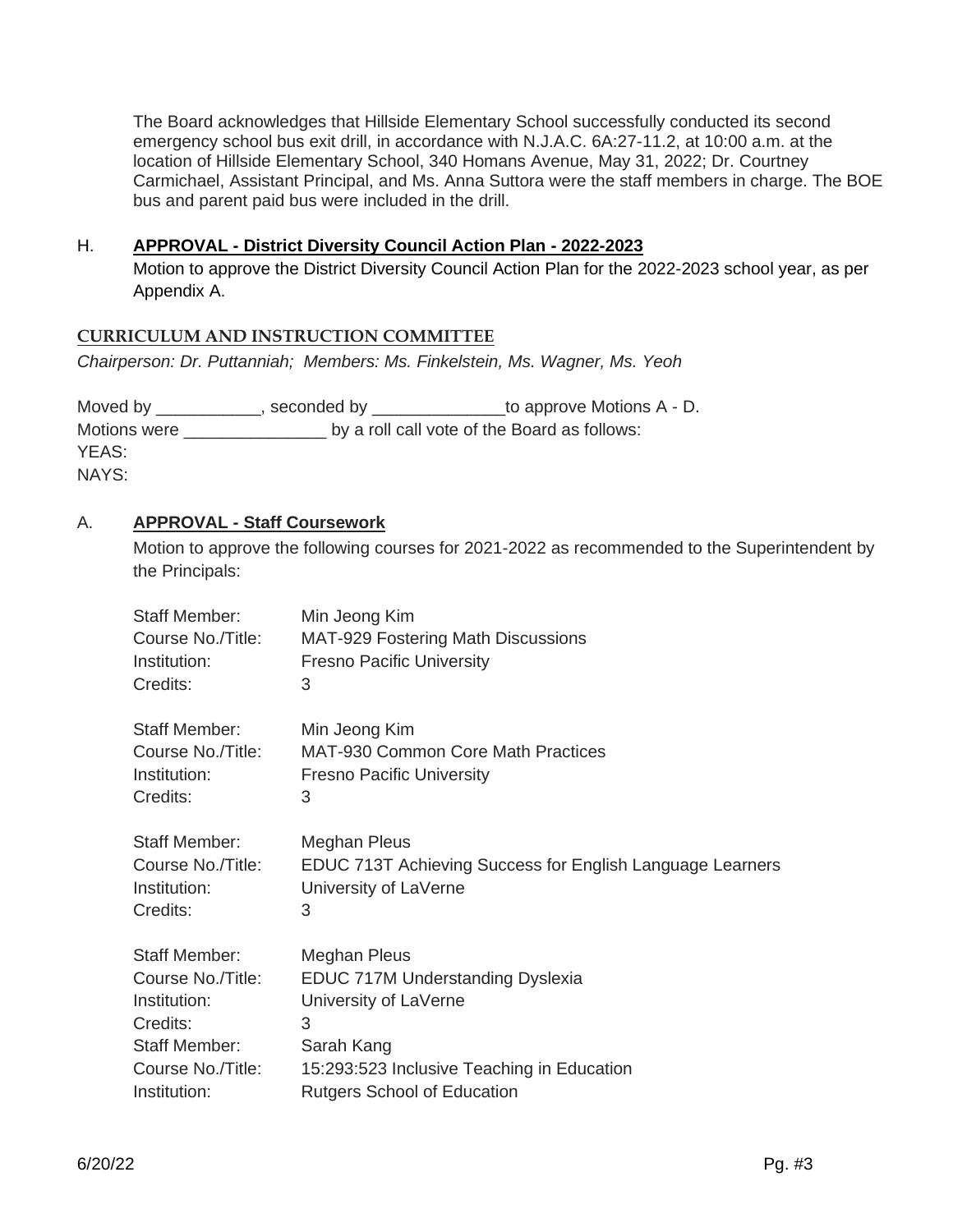Credits: 3

| Staff Member:     | Sarah Kang                                                  |
|-------------------|-------------------------------------------------------------|
| Course No./Title: | 15:293:533 Assessment and Measurement for Special Education |
| Institution:      | <b>Rutgers School of Education</b>                          |
| Credits:          | з                                                           |

# B. **APPROVAL - Professional Learning Community (PLC) Presenters Patti McGee and Pam Koutrakos**

Motion to approve the PLC presenters, Patti McGee and Pam Koutrakos for the Summer PLC Academy at a rate of \$2,000 per day, four days for each presenter. The program is funded by the American Rescue Plan - Accelerated Learning Coaching & Educator Support Grant.

# C. **APPROVAL - Professional Learning Community (PLC) Presenter - Charlene Marchese from Staff Development Workshops, Inc.**

Motion to approve the PLC presenter, Charlene Marchese from Staff Development Workshops, Inc., for eight summer PD days for mathematics at a total fee of \$12,800.00. The program is funded by the American Rescue Plan - Accelerated Learning Coaching & Educator Support Grant.

# D. **APPROVAL - Mental Health Support Professional - Jennifer Carlson**

Motion to retroactively approve Jennifer Carlson for Staff PD/Mental Health Support, Student Assemblies, and Parent Workshop for a total cost of \$7,200 for the year. The program was funded by the American Rescue Plan - Mental Health Support Grant.

# **FINANCE AND PHYSICAL PLANT COMMITTEE**

*Chairperson: Ms. Kwon; Members: Ms. Finkelstein, Ms. Kothari, Ms. Yeoh*

Moved by \_\_\_\_\_\_\_\_\_\_, seconded by \_\_\_\_\_\_\_\_\_\_\_\_\_\_\_\_to approve Motions A - W. Motions were \_\_\_\_\_\_\_\_\_\_\_\_\_\_\_\_\_\_\_\_ by a roll call vote of the Board as follows: YEAS: NAYS:

# A. **APPROVAL - Monthly Financials and Certification**

Motion to approve the following items as required, pursuant to NJSA 18A:17-9 and NJAC 6:20-2.13, as per Appendix B attached:

- a. Board Secretary and School Treasurer Financial Reports for May 2022.
- b. Board of Education's Monthly Certification of Budgetary Major Account /Fund status for May 2022.
- c. Transfer of funds for May 2022.

# B. **APPROVAL - Monthly Bills**

Motion to approve payment of bills from May 27th, 2022, to June 17th, 2022, in the amount of:

| General Fund (Fund 10) | \$2,018,725.52 |
|------------------------|----------------|
|------------------------|----------------|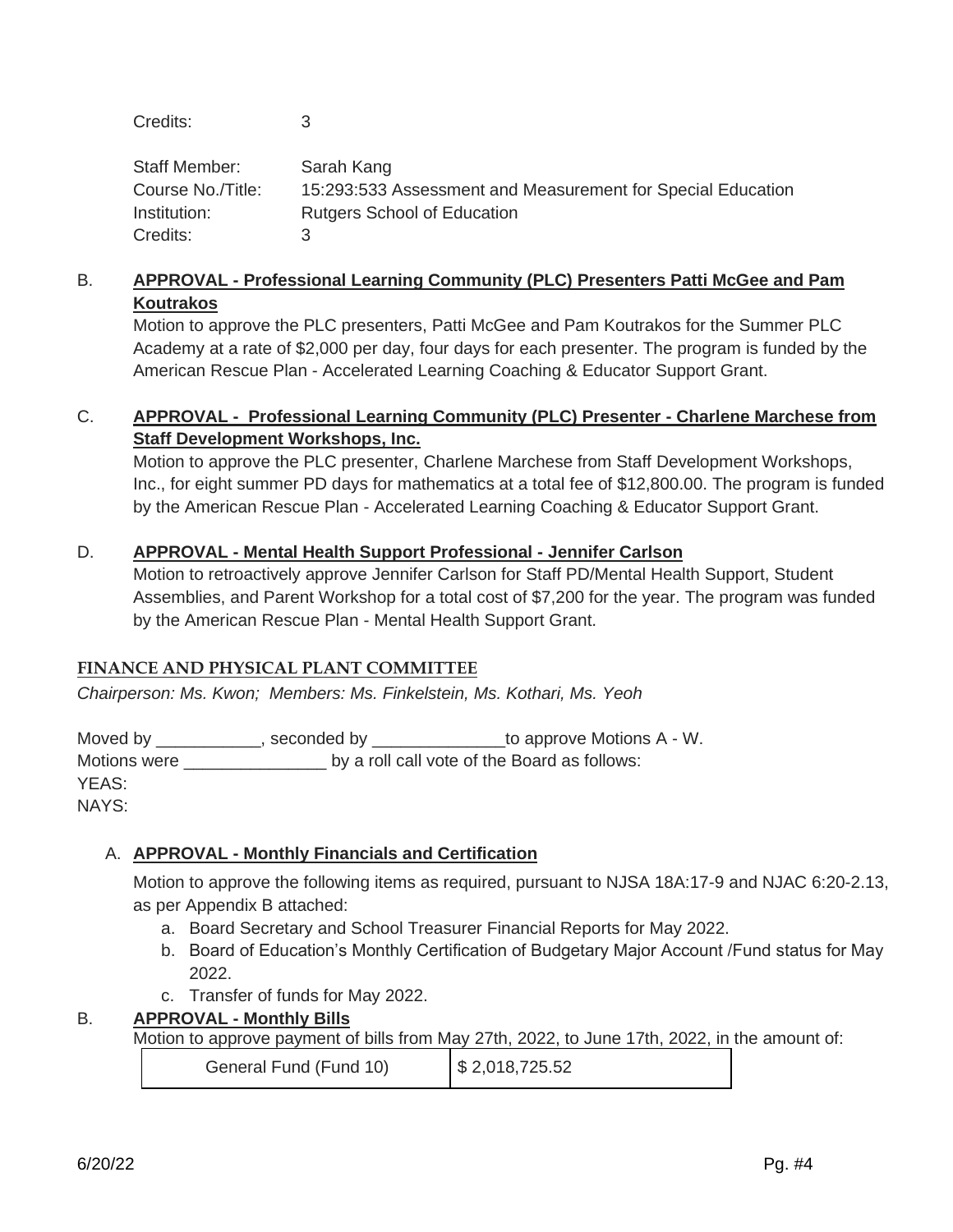| Special Revenue (Fund 20)   | 74,920.02              |
|-----------------------------|------------------------|
| Enterprise (Milk – Fund 60) | \$<br>916.98           |
|                             | Total   \$2,094,562.52 |

### C. **APPROVAL - Staff Remuneration**

Motion to approve remuneration to staff members as follows:

| Staff Member:       | Min Jeong Kim                               |
|---------------------|---------------------------------------------|
| Course:             | 1) MAT 932 Rich Math Tasks in the Classroom |
|                     | 2) MAT 936 Teaching Math Online             |
| College/University: | <b>Fresno Pacific University</b>            |
| Remuneration:       | \$940.00                                    |

### D. **APPROVAL – Special Education Placements**

Motion to approve the following 2021-2022 Special Education placements for Closter Student:

| NJ SMART ID# | <b>Tuition</b> | Grade | <b>Placement</b>      |
|--------------|----------------|-------|-----------------------|
| 2948044104   | \$5,463.50     | PreK  | <b>Valley Program</b> |

### E. **APPROVAL - Treasurer of School Monies**

Motion to approve the appointment of Norma Ketler as the Treasurer of School Monies at an annual fee of \$5,280.00 for SY 2022-2023.

### F. **APPROVAL – Purchase and Price of Milk**

Motion to approve the purchase of milk from Cream-O-Land Dairy with headquarters in Florence, NJ and that the price of milk shall be \$0.35/half-pint for the 2022-2023 school year.

### G. **APPROVAL - Substitute Nursing Contracts**

Motion to approve the following substitute nursing contracts for the 2022-2023 school year:

- Bayada Home Healthcare
- Starlight Homecare Agency, Inc. d/b/a Star Pediatric Home Care Agency
- Home Care Therapies LLC d/b/a Horizon Healthcare Staffing
- Loving Care Agency d/b/a Aveanna Healthcare
- Health Source Group
- Best Choice Nursing

### H. **APPROVAL – Application for Dual Use of Facilities**

WHEREAS, an annual application for the dual use of classrooms is required to be filed with the Executive County Superintendent; and

WHEREAS, in planning for the 2022-2023 school year, the district will need the dual use of several classrooms at Hillside Elementary School due to shortage of available space;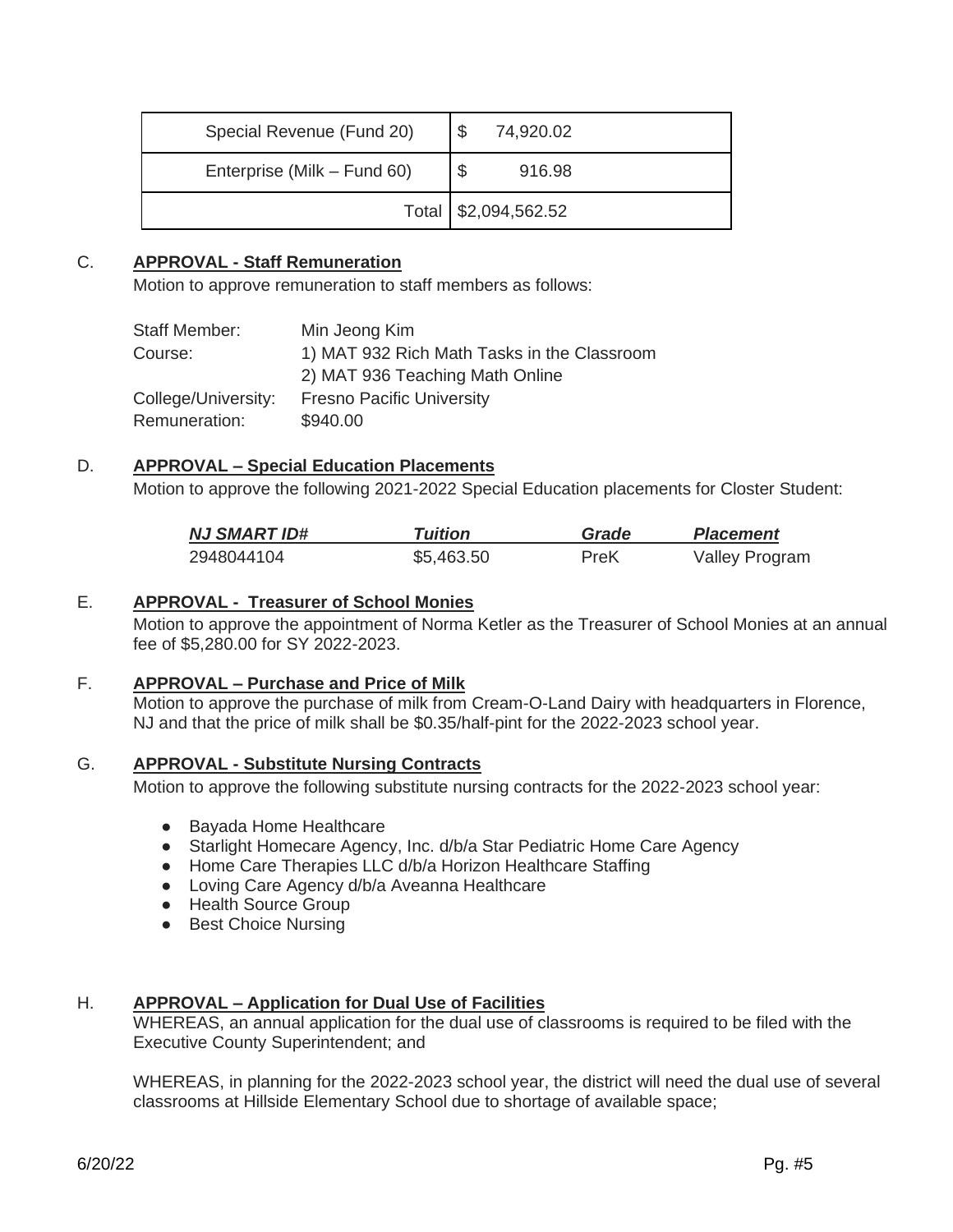NOW, THEREFORE, BE IT RESOLVED, that the Closter Board of Education approves the filing for the renewal of Application(s) for Dual Use of Educational Space for rooms B101, C108 and C109 in Hillside Elementary School; and

BE IT FURTHER RESOLVED, that the Superintendent and the Business Administrator are authorized to complete and submit the required documents to the Executive County Superintendent for approval.

### I. **APPROVAL – Report of Awarded Contracts**

RESOLVED, that pursuant to PL 2015, Chapter 47, the Closter Board of Education intends to renew, award, or permit to expire the following contracts previously awarded by the Board of Education. These contracts are, have been, and will continue to be in full compliance with all state and federal statutes and regulations; in particular, New Jersey Title 18A:18. et.seq, NJAC Chapter 6A:23A, and Federal Procurement Regulations 2CFR Part 200.317 et. seq. per Appendix C.

#### J. **APPROVAL – Hillside Elementary School Classroom Furniture**

Motion to approve the purchase of 200 student desks and 110 chairs from School Specialty in the amount of \$26,819.90 through the Ed-Data Services Bid 9917.

### K. **APPROVAL – Speech Language Services**

Motion to approve the contract with United Therapy Solutions, the lowest and most responsive quote for Speech Language services for the Summer Program in Hillside Elementary School, at rate of \$95.00/hour.

#### L. **APPROVAL - Purchase of Security Cameras**

Motion to approve the purchase and installation of seventeen security cameras (HES - 9 cameras and TMS - 8 cameras) from Eastern Datacomm in the amount of \$41,610.20 through the Ed Services Commission of NJ Emergency Notification System Bid #18/19-16.

#### M. **APPROVAL - Strauss Esmay Contract for 2022-2023 School Year**

Motion to approve the contract with Strauss Esmay for policy management, alert and support for the 2022-2023 school year at a total cost of \$4,387.50.

#### N. **APPROVAL - Eastern Data Comm Inc. Contract for 2022-2023 School Year**

Motion to approve the contract with Eastern DataComm Inc., for Shoretel and LENS security system annual maintenance for the 2022-2023 school year at a total cost of \$15,149.00.

#### O. **APPROVAL - Frontline Technologies Contract for 2022-2023 School Year**

Motion to approve the contract with Frontline Technologies for absence and substitute management system for the 2022-2023 school year at a total cost of \$9,001.90.

### P. **APPROVAL – Contract for Realtime**

Motion to approve the annual contract for the 2022-2023 school year with Realtime for the following services:

| <b>Student Information System</b>       | \$11,018.75 |
|-----------------------------------------|-------------|
| Special Education Management/IEP Writer | \$4,100.00  |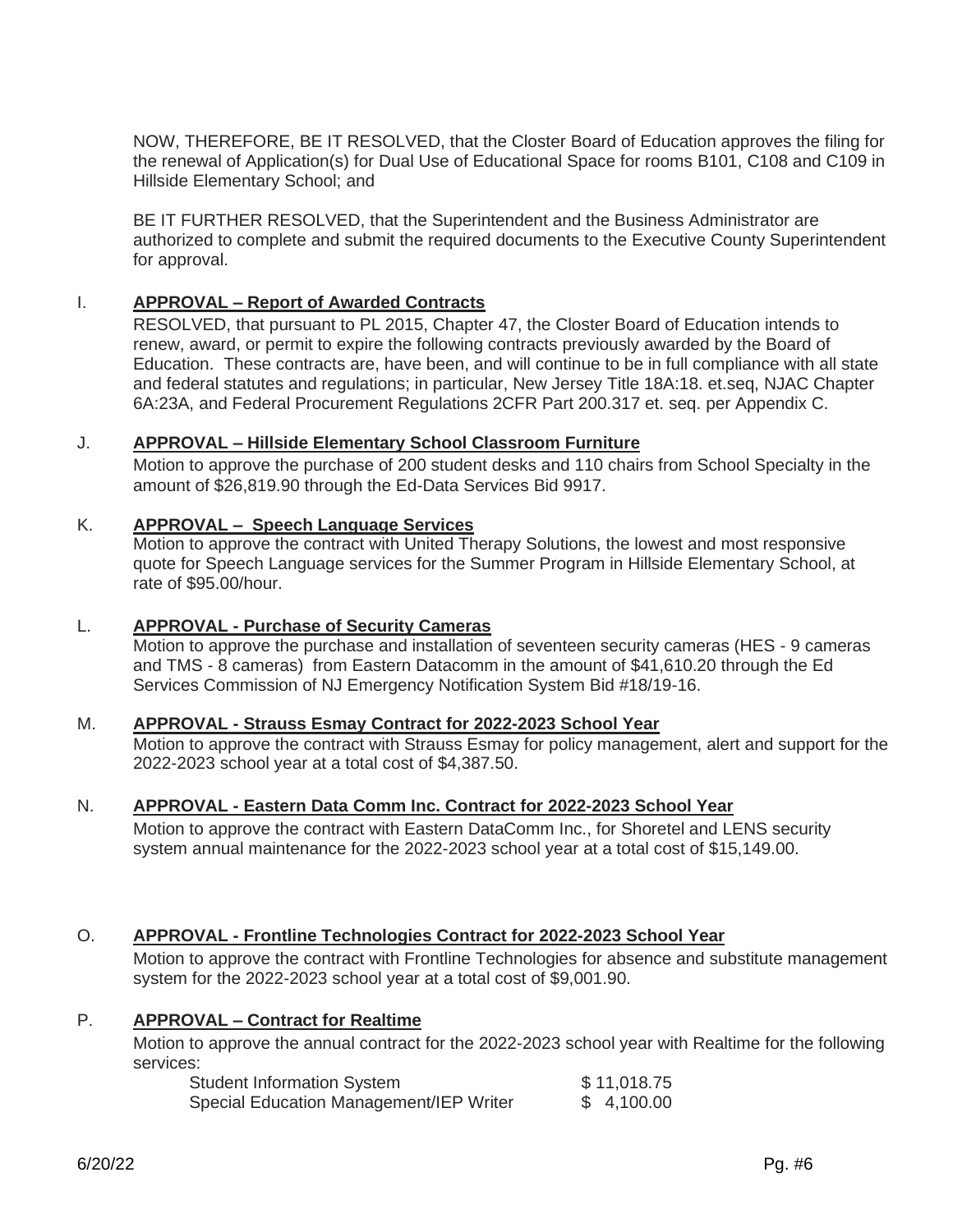| 504 Student Manager                     | \$1,845.00  |
|-----------------------------------------|-------------|
| Notification/Alert System & E-Signature | \$3,279.75  |
| Annual Cost                             | \$20,243.50 |

### Q. **APPROVAL - Disposal of Equipment**

Motion to approve the disposal of a Tricaster System from Hillside Elementary Stem Lab, tag #'s 10181 & 10160, and a Light Board from Tenakill Middle School auditorium, tag # 00001144.

### R. **APPROVAL – Educational Data Services Awarded Contract**

Motion to confirm the purchases for 2022-2023 school year through the annual bidding conducted by Educational Data Services Inc. The amount awarded represents Closter's share of the total award amount for all of the districts participating in the cooperative bidding.

| Total:                               | \$50,001.49   |
|--------------------------------------|---------------|
| <b>Teaching Aids</b>                 | 918.83        |
| <b>Special Needs</b>                 | \$<br>852.71  |
| <b>Physical Education Supplies</b>   | 5,815.91      |
| <b>Office/Computer Supplies</b>      | 1,328.61      |
| <b>Library Supplies</b>              | 672.43<br>S   |
| Fine Art Supplies                    | \$11,859.67   |
| <b>Elementary Science Supplies</b>   | \$<br>496.02  |
| <b>Health &amp; Trainer Supplies</b> | 2,623.91      |
| <b>Copy Duplicator Supplies</b>      | 1,639.60      |
| <b>General Classroom Supplies</b>    | \$23,793.80   |
| <b>CATEGORY</b>                      | <b>AMOUNT</b> |

### S. **APPROVAL – Application & Acceptance of IDEA Grants**

Motion to approve the application and acceptance of IDEA Grants for School Year 2022-2023 in the following amounts:

| TOTAL IDEA GRANT      | \$278,715 |
|-----------------------|-----------|
| <b>IDEA Basic</b>     | \$266,103 |
| <b>IDEA PreSchool</b> | \$12.612  |

### T. **APPROVAL – Contract with Bergen County Special Services**

WHEREAS, the Bergen County Special Services School District (BCSSSD) is a body corporate organized under the laws of the State of New Jersey pursuant to N.J.S.A.18A:46-29. WHEREAS, the LEA is required by law to provide remedial and auxiliary services to eligible students attending non-public schools within the public school district pursuant to P.L. 1977, Chapters 192-193 from BCSSSD.

WHEREAS, the LEA and BCSSSD hereby agree to provide the remedial and auxiliary services in accordance with the applicable New Jersey statutes and the rules and regulations of the State Board of Education and the policies of the Board of Education of BCSSSD.

WHEREAS, the auxiliary and remedial services to be provided are limited to P.L. 192 Compensatory Education, English as a Second Language, and Home Instruction. P.L. 193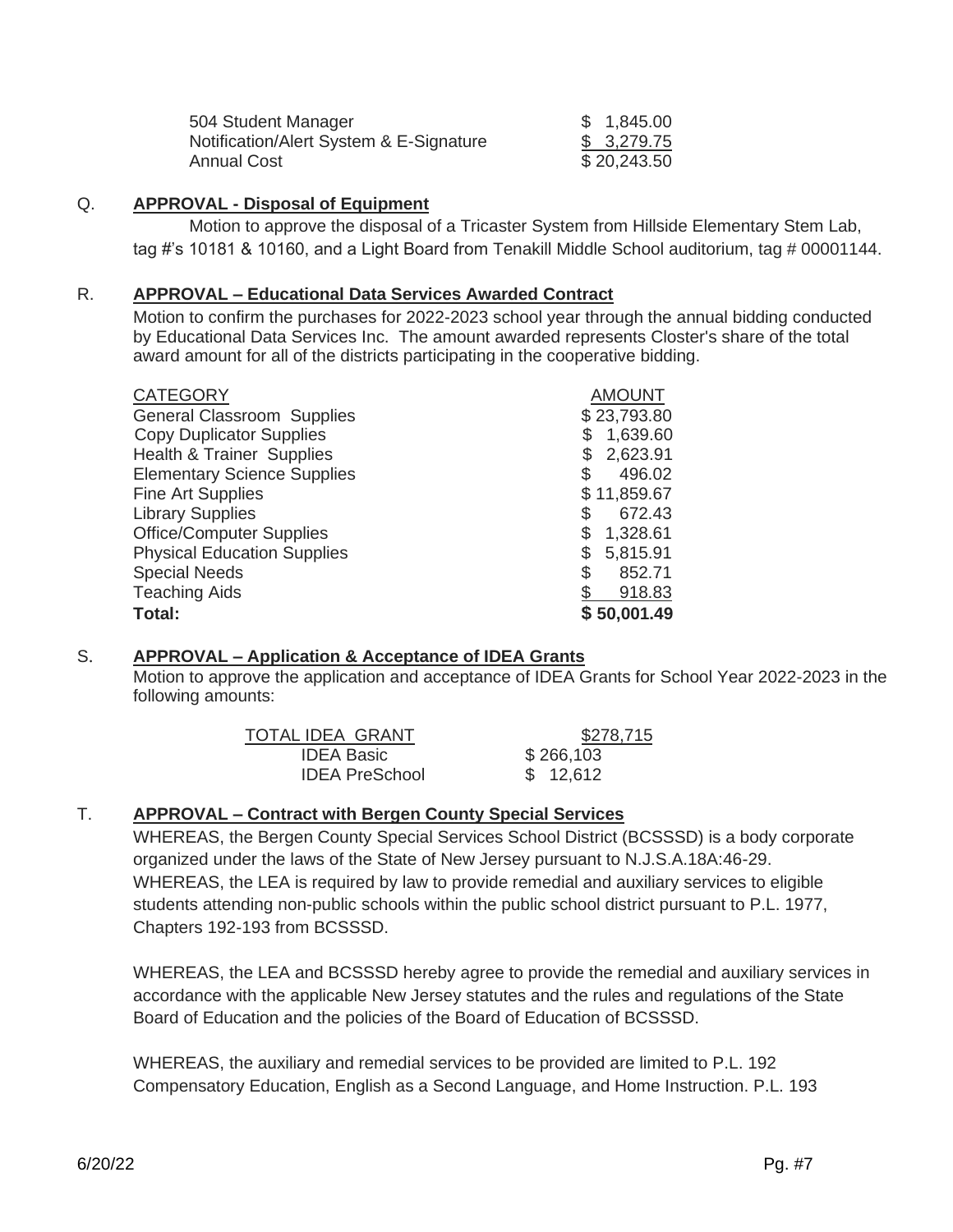Supplementary Instruction, Speech Correction and Examination and Classification for eligible pupils.

NOW THEREFORE BE IT RESOLVED, that the Closter Board of Education hereby approves the agreement to contract with Bergen County Special Services for SY 22-23.

# U. **APPROVAL - Transfer of Funds as Excess Surplus, 4% Cap, Maintenance and Capital Reserve Accounts**

RESOLVED, that the Closter Board of Education hereby approves retaining as year-end fund balance as of June 30, 2022, an amount not to exceed the state mandated cap of 4%, plus an amount up to \$500,000 designated as excess surplus for use in the 2023-2024 budget, and

BE IT FURTHER RESOLVED, that any funds in excess of the state mandated cap plus an amount up to \$500,000 as noted shall be transferred into the district's maintenance reserve account up to \$100,000 and the rest into the district's capital reserve account in accordance with N.J.S.A. 18A:21- 2 and N.J.A.C. 6A:23A-14.1 and 14.3.

### V. **APPROVAL – Procedures for the Close of Fiscal Year**

RESOLVED, that the Closter Board of Education authorizes the Business Administrator to pay supplementary bill lists and payroll which shall become due on or before June 30, 2022, including all year-end payables; and

BE IT FURTHER RESOLVED, that the Business Administrator be authorized to proceed with all necessary adjustments and transfers to close the books for the 2021-2022 fiscal year, as well as any and all entries and actions for the opening of the 2022-2023 fiscal year, including but not limited to the issuance and or cancellation of purchase orders, payment of bills, cancellation of stale dated checks, transfers between line items, award of contracts in compliance with the Public Contracts Laws; and other such actions as may be required by statute, code and Board Policy; and

BE IT FURTHER RESOLVED, that the Board authorizes the Superintendent and Business Administrator to process and issue the payment of bills and claims between Board meetings during the months of June, July and August of 2022; and

BE IT FURTHER RESOLVED, that all aforementioned actions shall be presented to the Board at its next meeting for ratification and/or approval.

#### W. **APPROVAL – SY 2022-2023 Budget Implementation**

RESOLVED, that the Closter Board of Education authorizes the Superintendent of Schools and the School Business Administrator to implement the 2022-2023 school year budget.

### **PERSONNEL AND MANAGEMENT COMMITTEE**

*Chairperson: Ms. Cross; Members: Ms. Fanelli, Ms. Finkelstein*

Moved by \_\_\_\_\_\_\_\_\_\_\_\_, seconded by \_\_\_\_\_\_\_\_\_\_\_\_\_to approve Motions A - FF. Motions were \_\_\_\_\_\_\_\_\_\_ by a roll call vote of the Board as follows: YEAS: NAYS: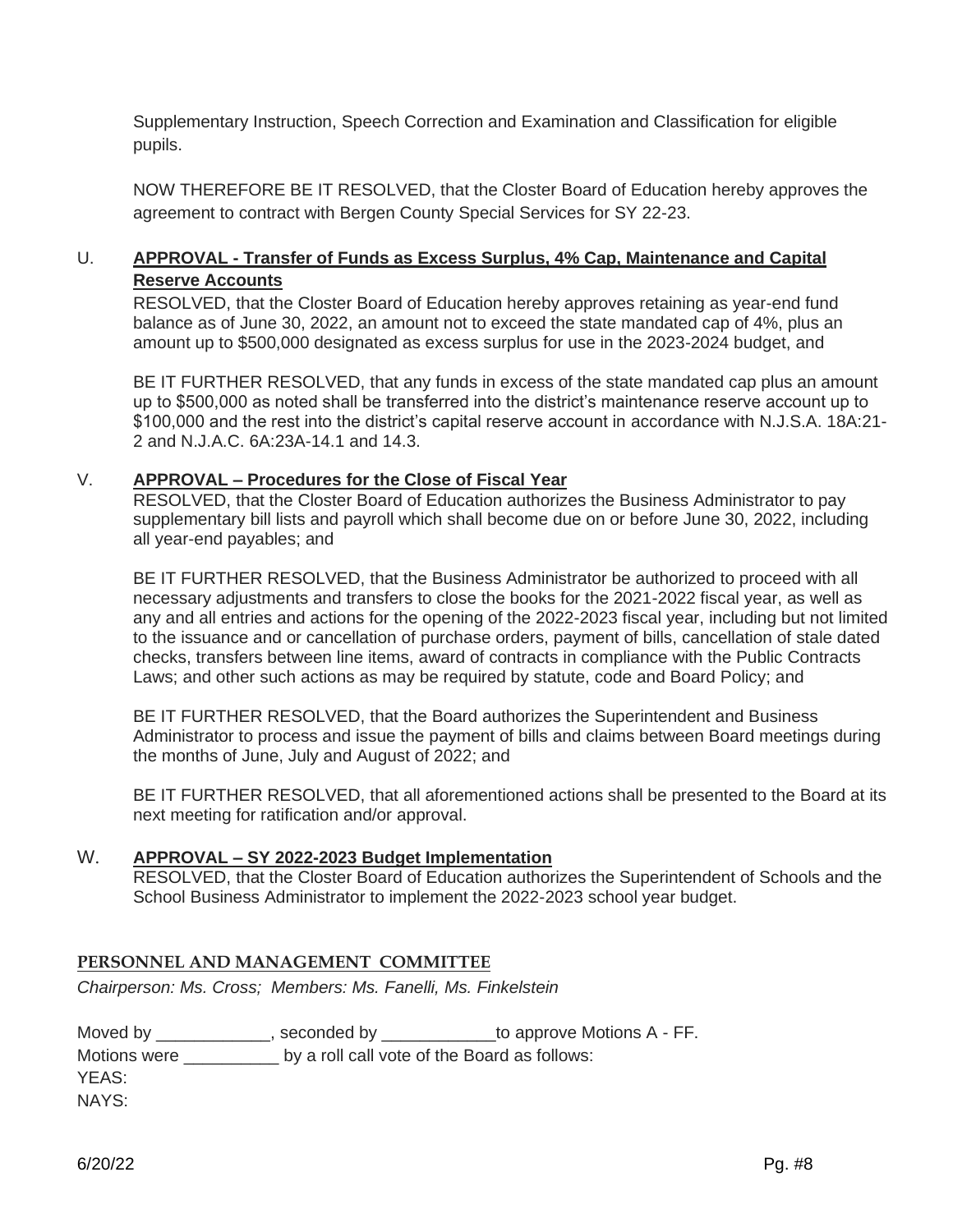# A. **APPROVAL - Kaitlyn Yu - Kindergarten Teacher for the 2022-2023 School Year**

Motion to approve Kaitlyn Yu as tenure track Kindergarten Teacher for the 2022-2023 school year, at a salary of \$62,139, MA Step 1, starting September 1, 2022.

### B. **APPROVAL - Chelsea Rae Smith - Language Arts Teacher for the 2022-2023 School Year**

Motion to approve Chelsea Rae Smith as tenure track Language Arts Teacher for the 2022-2023 school year at a salary of \$62,139, MA Step 1, starting September 1, 2022, pending criminal history background check.

### C. **APPROVAL - Gabriela Sloezen - Long-Term Leave Replacement - Grade 1**

Motion to approve Gabriela Sloezen as Long-Term Leave Replacement for Grade 1 (M.P.) from September 22, 2022, through February 26, 2023. Salary will be \$200 per day on days 1 through 10; the beginning of day 11, BA Step 0, \$52,309, prorated.

### D. **APPROVAL - Jennifer Smith - Long-Term Leave Replacement - Grade 3**

Motion to approve Jennifer Smith as Long-Term Leave Replacement for Grade 3 (N.S.) for the 2022-2023 school year. Salary will be \$200 per day on days 1 through 10; the beginning of day 11, MA Step 0, \$60,839 prorated.

### E. **APPROVAL - Katarina Sorman as Part-Time Clerical Paraprofessional**

Motion to approve Katarina Sorman as part-time clerical paraprofessional starting June 21, 2022, and for the 2022-2023 school year at a salary of \$20.23 per hour.

# F. **APPROVAL – Employment Agreement for Non-Union Staff**

RESOLVED, upon the recommendation of the Superintendent of Schools that the Board hereby ratifies and approves the reappointment of the following staff members for the 2022-2023 School Year, in accordance with the terms of the Employment Agreement between the parties, which is on file in Closter Board of Education office:

- William Tantum, Principal Tenakill Middle School
- Dianne Smith, Principal Hillside Elementary School
- Keith McElroy, Assistant Principal Tenakill Middle School
- Patricia Eichenlaub, Director of Special Services
- Ralph Chappell, Supervisor of Buildings and Grounds
- Vincent Salvati, Network Engineer/Computer Technician
- Karen Volpitto, Secretary to the Superintendent of Schools
- Doreen Scarpelli, Assistant to the Business Administrator
- Maria Clarke, Payroll and Benefits
- Anna Suttora, Assistant to the Board Office

### G. **APPROVAL – Reappointment of School Business Administrator**

RESOLVED, upon the recommendation of the Superintendent of Schools, that the Board hereby ratifies and approves the reappointment of Floro M. Villanueva, Jr., as School Business Administrator/Board Secretary for the 2022-2023 School Year, in accordance with the terms of the Employment Agreement between the parties as approved by the Executive County Superintendent.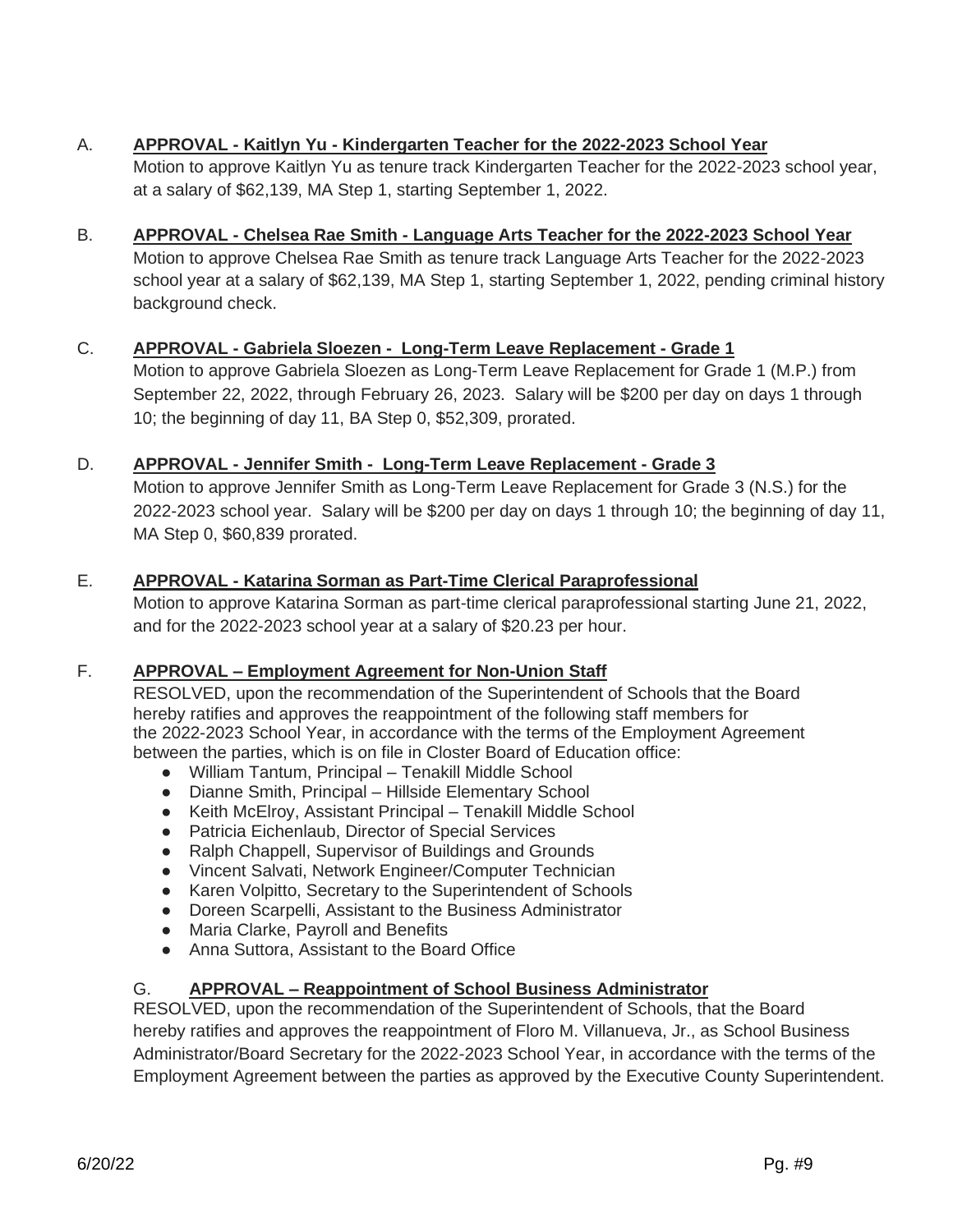The terms of the agreement include a salary of \$174,553 for the period July 1, 2022 – June 30, 2023.

### H. **APPROVAL - Nicholas Shapiro - Discretionary Leave for 2022-2023 School Year**

Motion to approve Nicholas Shapiro, Grade 3 Teacher, for a discretionary leave of absence for the 2022-2023 school year, with an anticipated return date of September 1, 2023.

### I. **APPROVAL - Sharon Mai - Leave of Absence Without Pay**

Motion to approve leave of absence without pay for Sharon Mai from June 6, 2022, to June 30, 2022.

### J. **APPROVAL - Resignation of Andrea Flower**

Motion to accept, with regrets, the resignation of Andrea Flower as Special Education Teacher as of June 30, 2022.

### K. **APPROVAL – Hillside Elementary School STEM Program Staff**

Motion to approve, upon the recommendation of the Superintendent, the following teachers for Hillside Elementary School STEM Program (funded by the Evidence-Based Summer Learning & Enrichment Activities Grant) July 18-29, 2022, for 10 sessions, four (4) hours per session at a rate of \$50.00/hour per teacher:

- Joanne Iyo
- Silvia Jost

### L. **APPROVAL – Hillside Elementary School ELA & Arts Program Staff**

Motion to approve, upon the recommendation of the Superintendent, the following teachers for Hillside Elementary School ELA & Arts Program (funded by the Evidence-Based Summer Learning & Enrichment Activities Grant) July 11-15, 2022, for five (5) sessions, four (4) hours per session at a rate of \$50.00/hour per teacher:

- Jamie Morgan
- Sarah Menchise

### M. **APPROVAL – Hillside Elementary School Academic Support Program Staff**

Motion to approve, upon the recommendation of the Superintendent, the following teachers for Hillside Elementary School Academic Support Program (funded by American Rescue Plan/ESSER Grant) July 5-29, 2022, for 19 sessions, 3.5 hours per session at a rate of \$50.00/hour per teacher:

- Allison Bachmann
- Noelle Caramanna
- Kerra Corio
- Allison Esposito
- Charlene Gerbig
- Katelyn Lee
- Kathy Lee
- Katharine Meyers
- Catie Ricca
- Kristin Talty

Substitutes:

● Joanne Iyo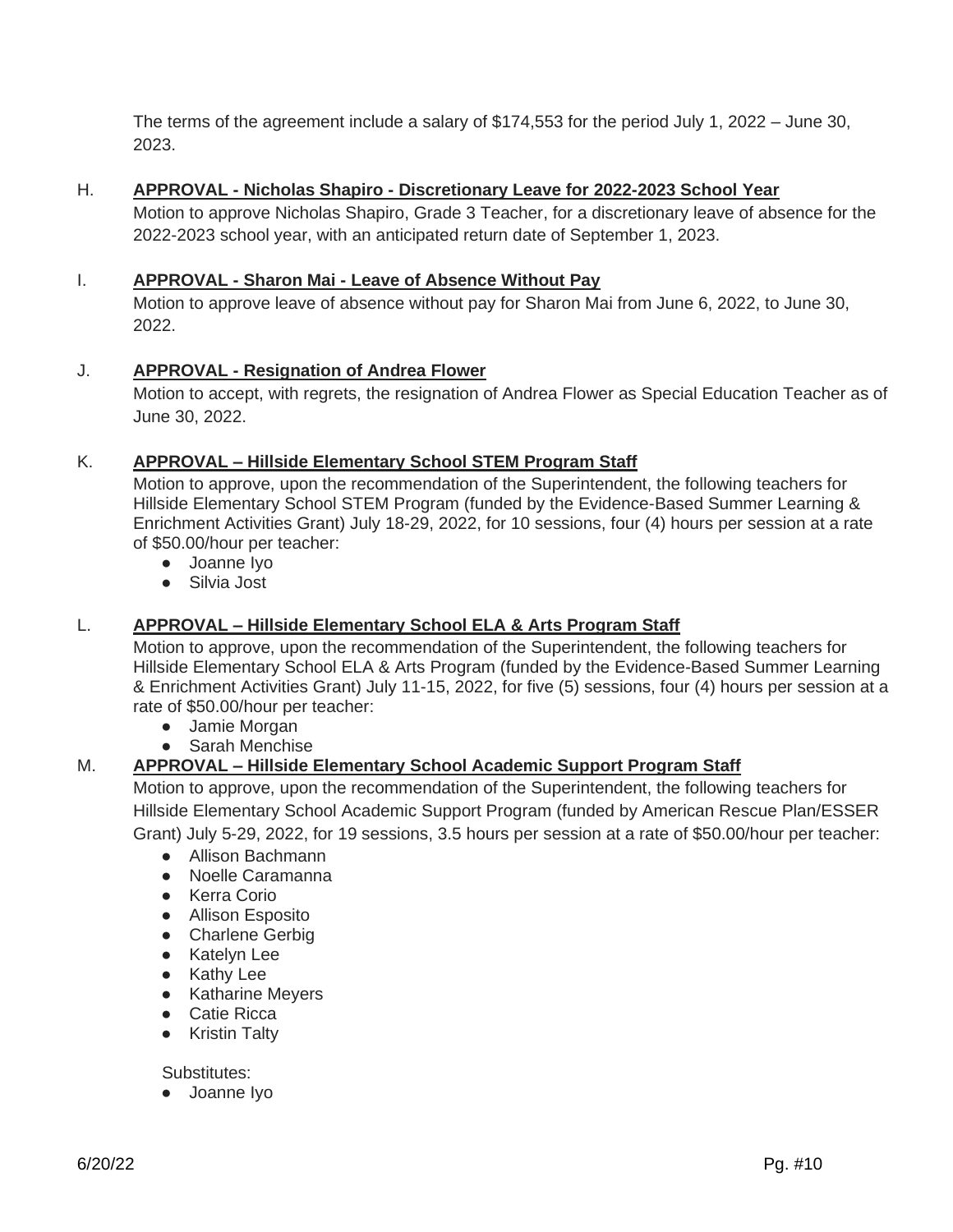- Silvia Jost
- Sarah Menchise
- Jamie Morgan
- Kerry Sidrow

### N. **APPROVAL – Tenakill Middle School STEM Program Staff**

Motion to approve, upon the recommendation of the Superintendent, the following teachers for Tenakill Middle School STEM Program (funded by the Evidence-based Summer Learning & Enrichment Activities Grant) July 11-22, 2022, for 10 sessions, four (4) hours per session at a rate of \$50.00/hour per teacher:

- **•** Shireen Moidu
- Brianna McSweenev

### O. **APPROVAL – Tenakill Middle School ELA & Arts Program Staff**

Motion to approve, upon the recommendation of the Superintendent, the following teachers for Tenakill Middle School ELA & Arts Program (funded by the Evidence-Based Summer Learning & Enrichment Activities Grant) July 5 - 8, 2022, for five (5) sessions, four (4) hours per session at a rate of \$50.00/hour per teacher:

- Erika Dunn
- Sarah Menchise

### P. **APPROVAL – Tenakill Middle School Academic Support Program Staff**

Motion to approve, upon the recommendation of the Superintendent, the following teachers for Tenakill Middle School Academic Support Program (funded by American Rescue Plan/ESSER Grant) July 5-29, 2022, for 19 sessions, three (3) hours per session, four (4) hours of preparation time at a rate of \$50.00/hour per teacher:

- Paul Aguirre
- Mary Auriti
- Erika Dunn
- Rachel Fineman
- Catherine Ianni
- Min Kim
- Isabella Prulello
- Christopher Rota
- Jennifer Smith

Substitutes:

● Matthew Vassallo

### Q. **APPROVAL – New-to-District Student Summer Transition Program**

Motion to approve, upon the recommendation of the Superintendent, the following teachers for the New-to-District Student Summer Transition Program for the Summer of 2022 (funded by American Rescue Plan - Evidence Based Summer Learning and Enrichment) up to five (5) hours at \$50.00/hour per teacher:

- Wendy Bajakian
- Patricia Brett
- Joseph Camillieri
- Amanda Cummings
- Maggie Churchill
- Becky Dippolito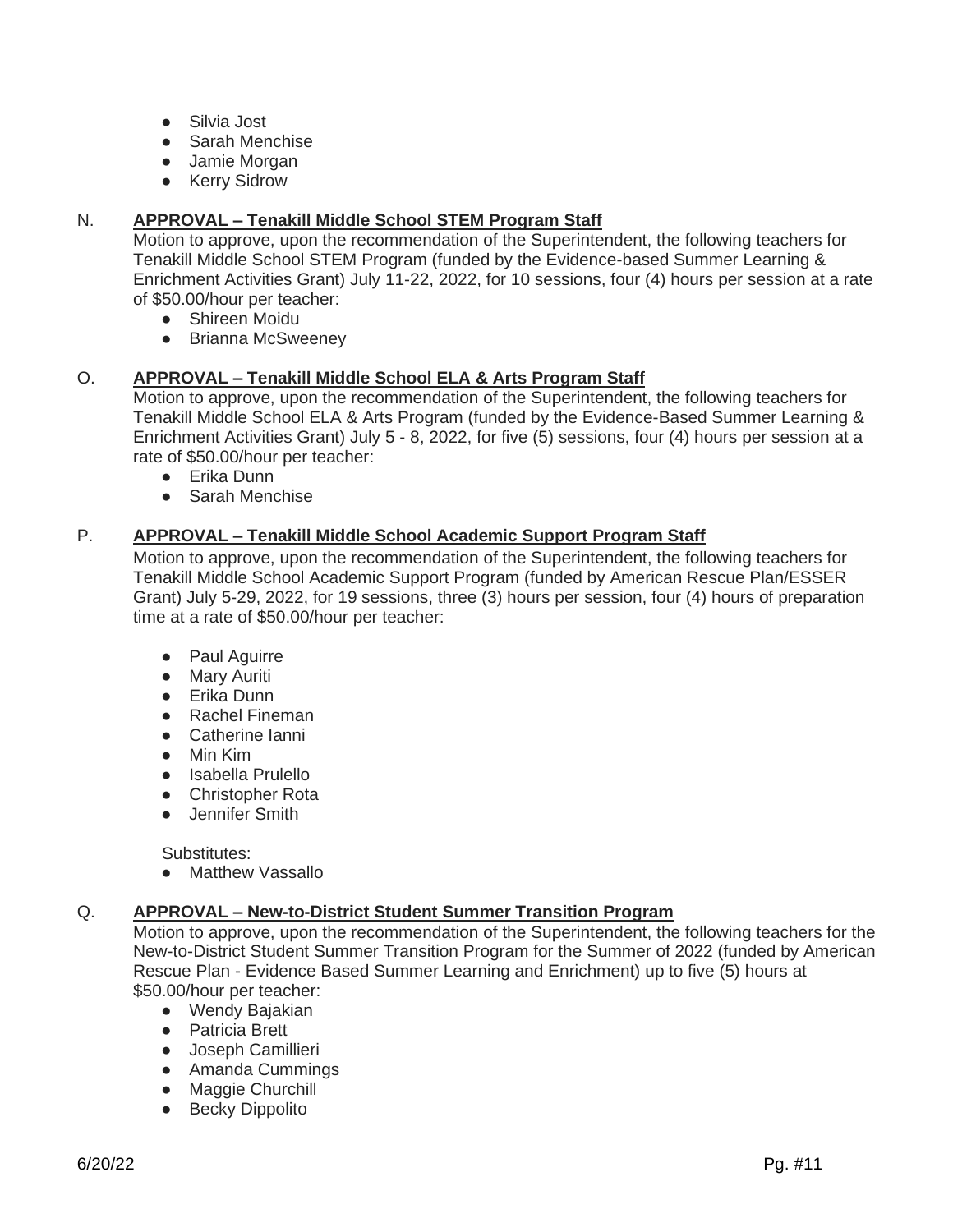- Rachel Fineman
- Sarah Kang
- Soojung Kwak
- Kathy Lee
- Kate Maher
- Sarah Menchise
- Katharine Meyers
- Kimberly Ramm
- Rosemarie Villani
- Mike Wowkun
- Devin Zukofsky

### R. **APPROVAL – New-to-District Student Summer Counseling Services Program**

Motion to approve, upon the recommendation of the Superintendent, the following teachers for the New-to-District Student Summer Counseling Services Program for the Summer of 2022 (funded by American Rescue Plan - Evidence Based Summer Learning and Enrichment) up to 25 hours per school counselor at \$50.00/hour:

- Suzanne Lang
- Dara Weiss
- Alexandra Earle
- Kate Weisenseel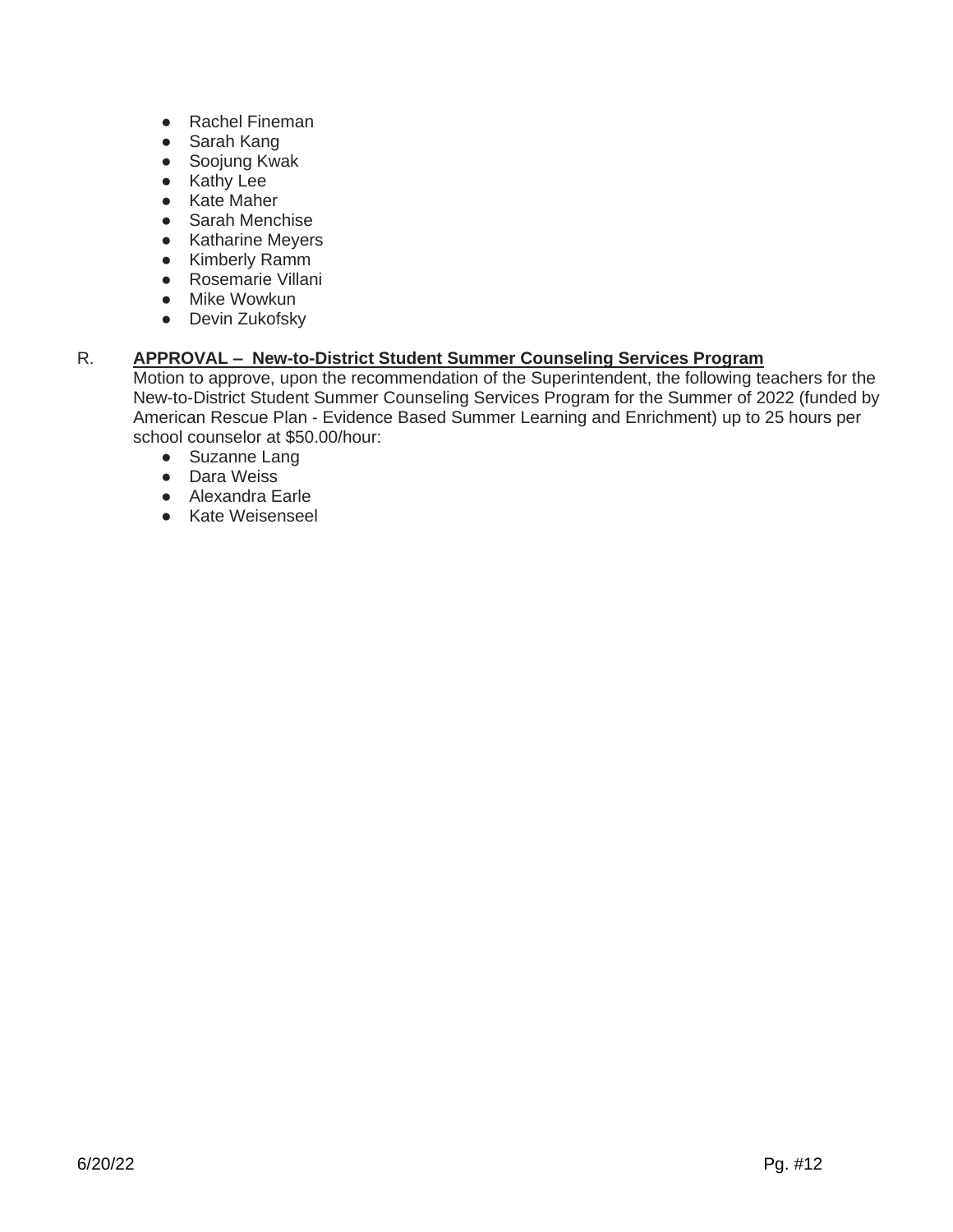# S. **APPROVAL – Professional Learning Community Summer Program Staff**

Motion to approve, upon the recommendation of the Superintendent, the following teachers for the Professional Learning Community for the Summer of 2022 (funded by American Rescue Plan - Accelerated Learning Coach and Educator Support Grant) up to 50 hours per teacher at \$50.00/hour:

- Paul Aguirre
- Jennifer Annese
- Mary Auriti
- Angela Banta
- Jodi Belnick
- Patricia Brett
- Elizabeth Brown
- Noelle Caramanna
- Karen Caruso
- Maggie Churchill
- Leah Cohen
- Kerra Corio
- Amanda Cummings
- Rebecca Dippolito
- Erika Dunn
- Alexandra Earle
- Lauren Engle
- Allison Esposito
- Rachel Fineman
- Charlene Gerbig
- Anne Haarmann
- Kathy Hedenberg
- Josephine Hunt
- Catherine Ianni
- Joanne Ivo
- Sarah Kang
- Brianna Kehoe
- **•** Jennifer Kennedy
- Amy Kenny
- Min J. Kim
- Elizabeth Klink
- Kathy Lee
- Katie Lee
- Julia Leibowitz
- Alyssa Levy
- Jen Levy
- Scott Lewis
- Kate Maher
- Brianna McSweeney
- Sarah Menchise
- Katharine Meyers
- Shireen Moidu
- Lisa Pantaleo
- Meghan Pleus
- Isabella Prulello
- Catherine Ricca
- Jeff Roem
- Shannon San George
- Lori Scalera
- Kerry Sidrow
- Jennifer Smith
- Brittany Steele
- Jodi Sunshine
- Brielle Tacconi
- Kristin Talty
- Dara Weiss
- Devin Zukofsky

### T. **APPROVAL – Hillside Elementary School - Multisensory Reading Program**

Motion to approve, upon the recommendation of the Superintendent, Jennifer Annese for Hillside Elementary School MSR Program, July 5 - July 29, 2022, (16 sessions) for 4 hours/session at a rate of \$50.00/hour.

# U. **APPROVAL – Hillside Elementary School Pre-K Summer Program Teachers**

Motion to approve, upon the recommendation of the Superintendent, the following teachers for Hillside Elementary School Pre-K Summer Program, July 5 - July 29, 2022, for 4 hours/day at a rate of \$50.00/hour per teacher:

- Josephine Hunt (10 days)
- Brielle Tacconi (9 days)

# V. **APPROVAL – Hillside Elementary School Pre-K Summer Program Paraprofessionals**

Motion to approve, upon the recommendation of the Superintendent, the following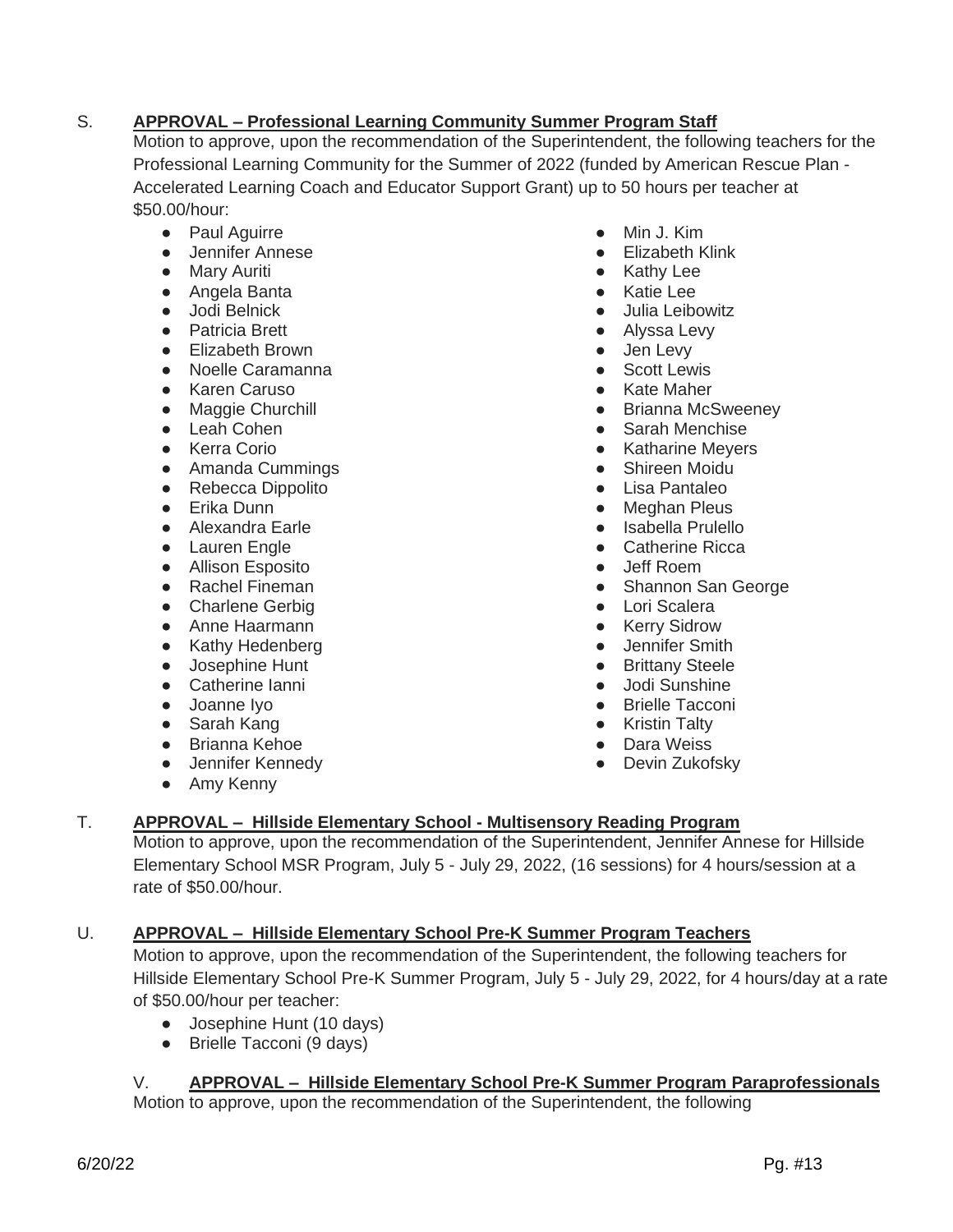paraprofessionals for Hillside Elementary School Pre-K Summer Program, July 5 - July 29, 2022, 3.50 hours/day per para at a rate as scheduled below:

- Cheryl Friedrich \$21.41/hour
- Dawn Lazzari \$21.41/hour
- Gabriela Sloezen \$21.41/hour
- Gail Watkins \$21.41/hour

### W. **APPROVAL – 1:1 Support for Enrichment Summer Program**

Motion to approve, upon the recommendation of the Superintendent, Ms. Ronit Shem Tov as a 1:1 support for student #6130568377 during Hillside Elementary School Enrichment Summer Program at a rate of \$19.23/hour, 3 hours per day, July 5 - July 29, 2022.

### X. **APPROVAL – Summer Office Paraprofessionals**

Motion to approve, upon the recommendation of the Superintendent, the following office paraprofessionals for July and August 2022 at a rate as scheduled below:

- Hillside Elementary School (not to exceed 140 hours for the school)
	- o Margaret Markgraf \$21.41/hour
	- o Elaine Schiffman \$20.78/hour
- Tenakill Middle School (not to exceed 140 hours for the school) o Catherine Chow - \$21.41/hour
	- o Mary Oakes \$21.41/hour
- Child Study Team (not to exceed 80 hours) o Katarina Sorman - \$20.23/hour

### Y. **APPROVAL – Occupational Therapist for Summer Program**

Motion to approve, upon the recommendation of the Superintendent, Nancy Saccoccio, Occupational Therapist, for ESY OT supervision for up to six (6) hours at a rate of \$50.00/hour.

# Z. **APPROVAL – Certified Occupational Therapy Assistant for Summer Program**

Motion to approve, upon the recommendation of the Superintendent, Margaret Johnston, Certified Occupational Therapist Assistant, for a maximum of 35 hours of ESY services at a rate of \$38.00/hour.

### AA. **APPROVAL – Child Study Team Summer Work**

Motion to approve, upon the recommendation of the Superintendent, the following Child Study Team staff for the summer assessment completion, June 21, 2022 - August 30, 2022, at their contractual per diem rate:

- Eileen Kennedy maximum of 5 days
- Sara Kim maximum of 5 days
- Gila Rachlin maximum of 5 days
- Laurie Rochlin maximum of 5 days

### BB. **APPROVAL – IEP Meeting Staff**

Motion to approve, upon the recommendation of the Superintendent, the following teachers for IEP meeting attendance, June 21, 2022 - August 30, 2022, at a rate of \$50.00/hour as needed:

- Paul Aguirre
- Jennifer Annese
- Mary Auriti
- Wendy Bajakian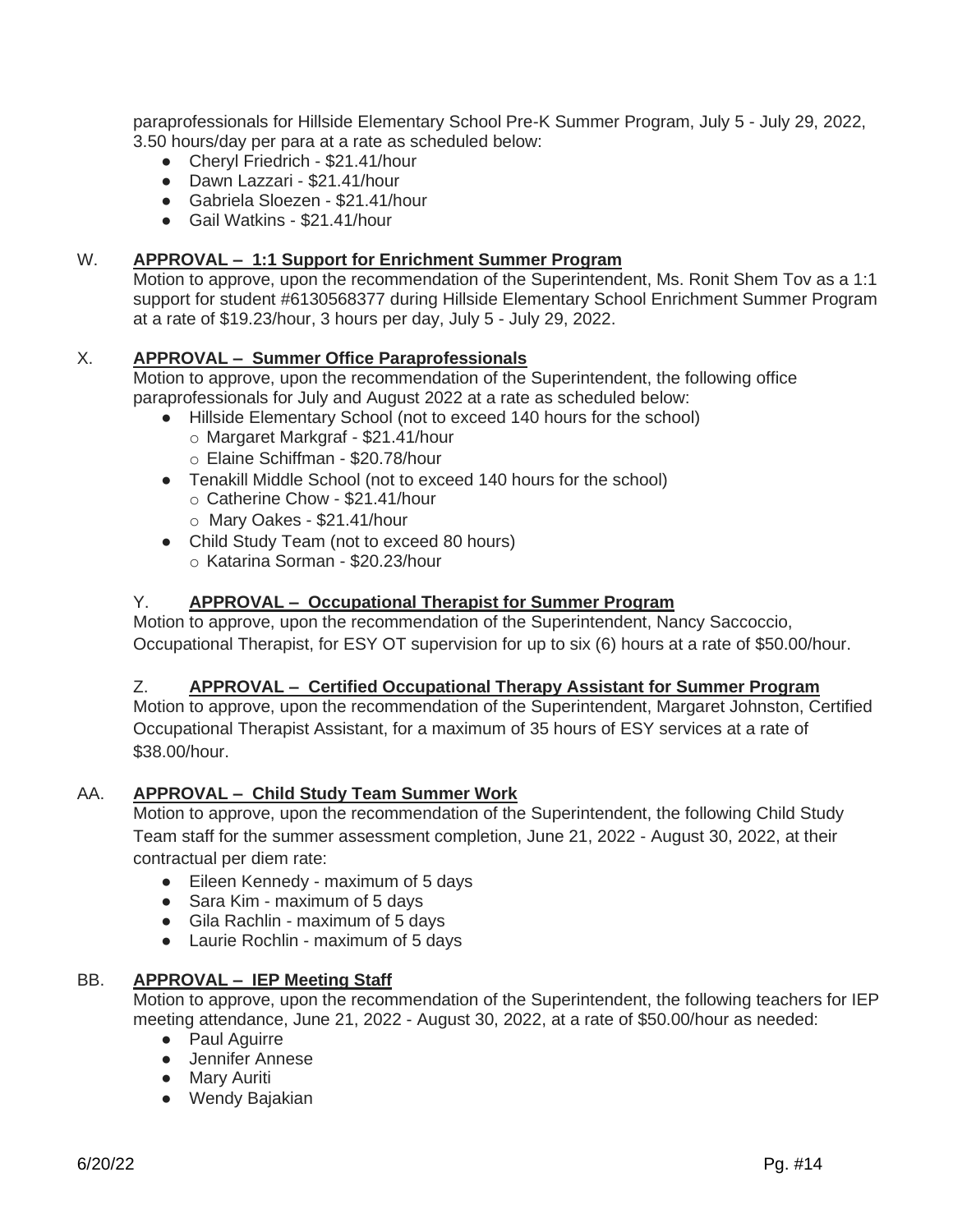- Angela Banta
- Patricia Brett
- Joseph Camillieri
- Noelle Caramanna
- Susan Carpenter
- Karen Caruso
- Kari Corcoran-McPartland
- Amanda Cummings
- Rebeccca Dippolito
- Erika Dunn
- Lauren Engle
- Allison Esposito
- Charlene Gerbig
- Kathy Hedenberg
- Josephine Hunt
- Catherine Ianni
- Alyssa Levy
- **•** Jennifer Levy
- Jamie Morgan
- Brianna McSweeney
- Catherine Ricca
- Kristin Talty
- Michael Wowkun

#### CC. **APPROVAL – Staff Appointments**

Motion to approve the following appointments for the 2022-2023 school year:

Position<br>
Anti-Bullying Coordinator<br>
Anti-Bullying Coordinator<br>
Neith McElroy Anti-Bullying Coordinator Anti-Bullying Specialist (HES) Dara Weiss

Anti-Bullying Specialist (TMS) Alexandra Earle

Affirmative Action Officer **Keith McElroy**<br>1994 Compliance Officer (HES) **Action** Dara Weiss 504 Compliance Officer (HES) 504 Compliance Officer (TMS) Alexandra Earle District Testing Coordinator **Kristen Zanin** School Testing Coordinator (HES) Dara Weiss School Testing Coordinator (TMS) Alexandra Earle McKinney-Vento Liaison Vincent McHale

Suzanne Lang Kate Weisenseel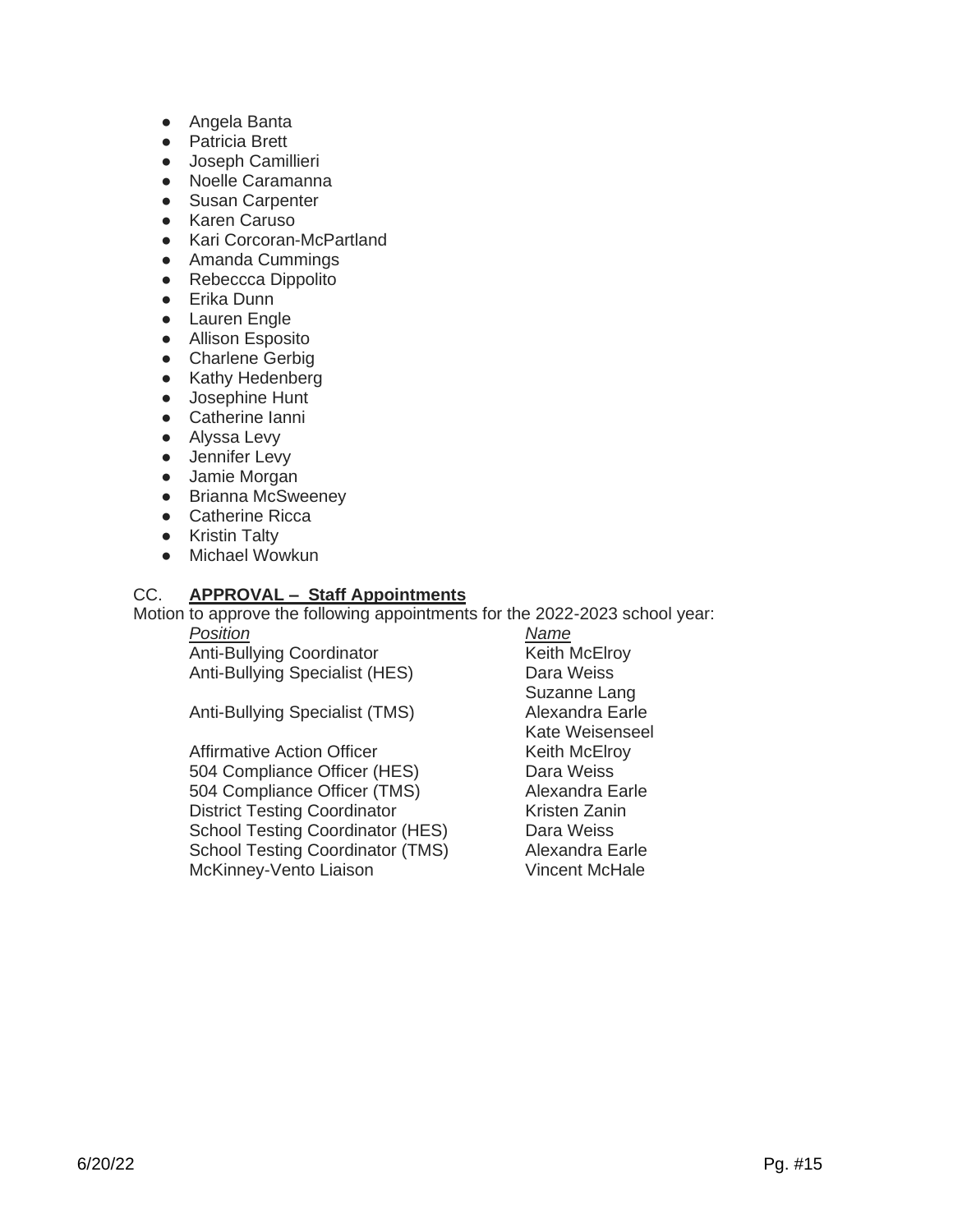### DD. **APPROVAL – Summer Custodial Assistants**

Motion to approve, upon recommendation of the Business Administrator the employment of the following 2022 Summer Custodial Assistants; not to exceed 7.5 hrs/day, effective June 21, 2022, through August 26, 2022:

| Name                    | Year | Hr/rate |
|-------------------------|------|---------|
| <b>Christopher Rota</b> | 8    | \$18.00 |
| Nicholas Rota           | 3    | \$15.00 |
| <b>Torin Gartlan</b>    |      | \$14.00 |

### EE. **APPROVAL – Summer Nurse for HES and TMS Summer Programs**

Motion to approve, upon the recommendation of the Superintendent, the following school nurses for the Summer Programs in Hillside Elementary School and Tenakill Middle School,

July 5 - July 29, 2022, at a rate of \$50.00/hour as scheduled below:

- Aninder Sequiera
	- 9:00 AM to 3:00 PM (July 5 8) TMS
	- 8:30 AM to 3:00 PM (July 11 29) HES
- Kristen Haenelt
	- 8:30 AM to 12:00 PM (July 5 8) HES
- Christine Flanagan
	- 9:00 AM to 3:00 PM (July 11-29) TMS

#### FF. **APPROVAL - Resignation of Amanda Eastman as Paraprofessional**

Motion to accept, with regrets, the resignation of Amanda Eastman as a paraprofessional as of June 30, 2022.

#### **OLD/NEW BUSINESS**

#### **PUBLIC DISCUSSION**

Moved by \_\_\_\_\_\_\_\_\_\_\_\_\_, seconded by \_\_\_\_\_\_\_\_\_\_\_\_\_ to open the meeting to public discussion.

Moved by \_\_\_\_\_\_\_\_\_\_\_\_\_\_\_, seconded by \_\_\_\_\_\_\_\_\_\_\_ to close the meeting to public discussion.